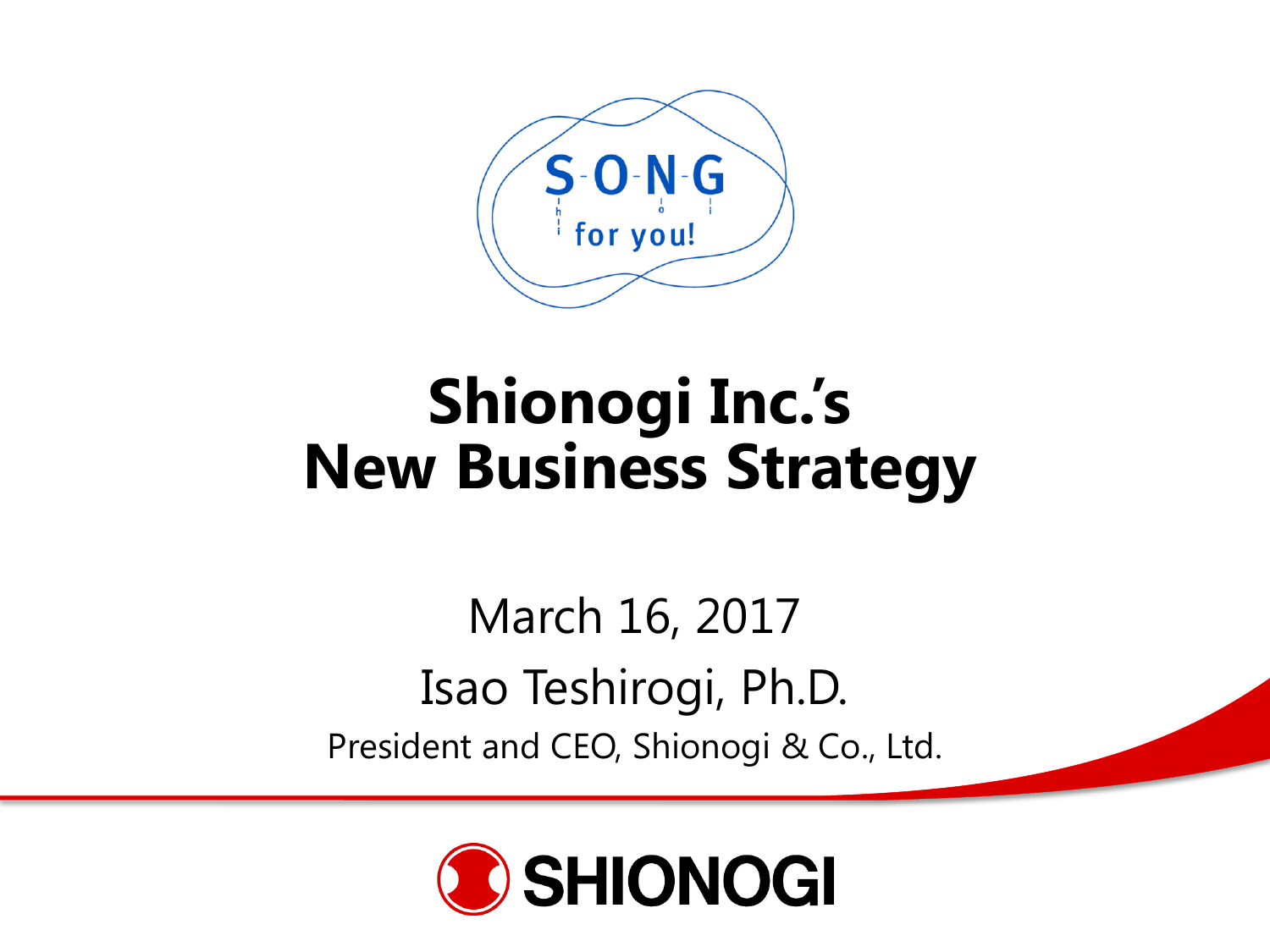**Grow sustainably as a drug discovery-based pharmaceutical company contributing to a more vigorous society through improved healthcare**

S-O-N-C for you!



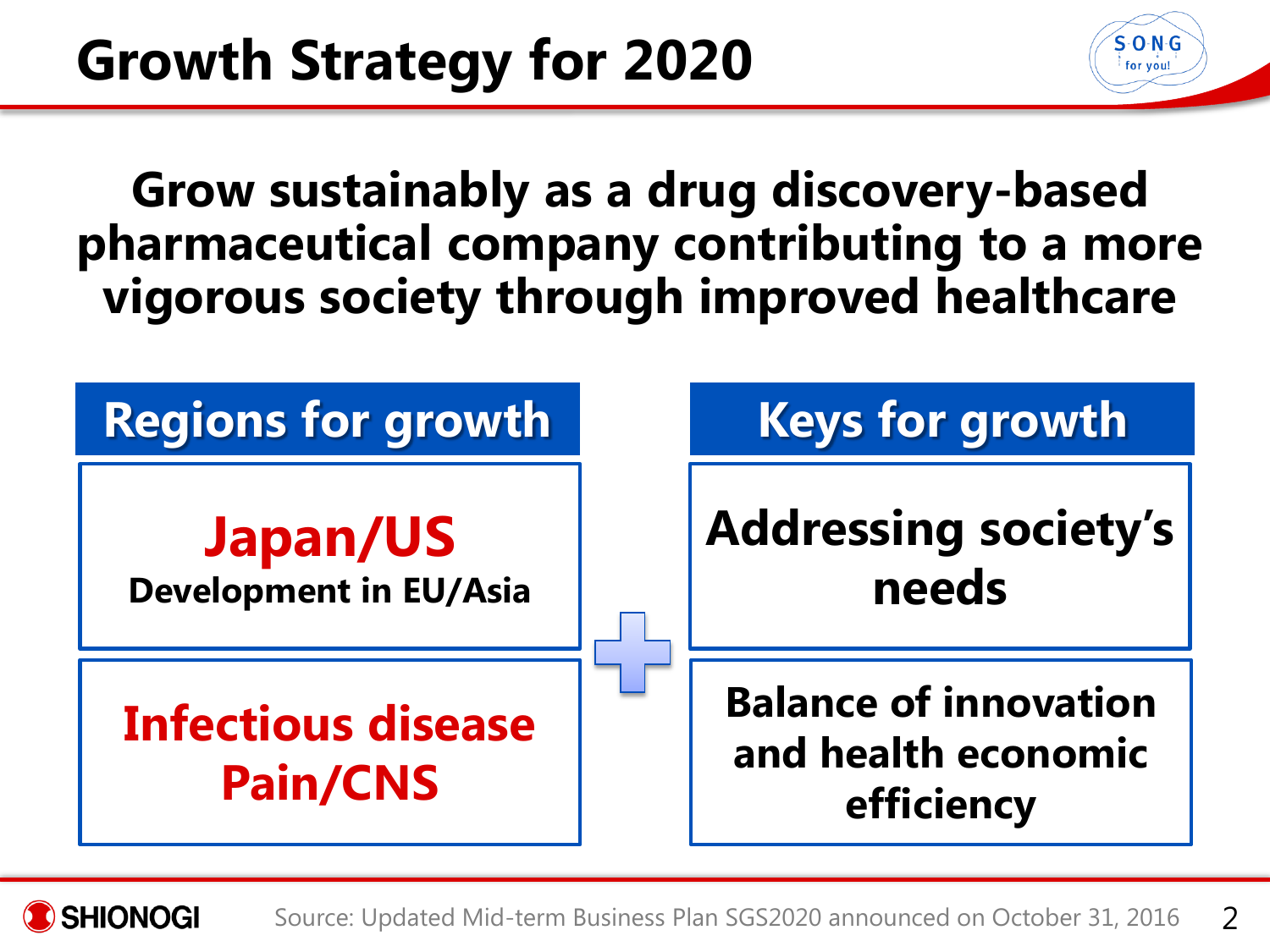# **Shionogi's US Business Deployment**



#### **2001 Establishment of Shionogi USA, Inc. (NJ)**

– Global development of compounds discovered by Shionogi

#### **2008 Acquisition of Sciele Pharma, Inc. (Atlanta)**

– Foothold for the US commercial business

#### **2010 Integration into Shionogi Inc. (NJ)**

– Reshaping to integrate and enhance US operations

#### **2013 Launch of Osphena®**

 $-$  Shionogi's first NCE\* approved by the FDA

#### **Dec. 2016 Joint US launch and commercialization of Symproic® (naldemedine) with Purdue Pharma L.P.**

– Achieve a strong launch of naldemedine while controlling our costs and utilize the product as a part of care for patients treated with opioids

#### **Mar. 2017 Strategic business alliance with Duchesnay Inc. for Osphena®**

- $-$  Maximize the value of Osphena® with Duchesnay Inc., a specialty pharmaceutical company with a long-standing commitment to women's health
- Shionogi Inc. will continue to book sales for Osphena<sup>®</sup> in the US through Mar. 31, 2021, with certain minimum payments quarterly over a period of 8 years

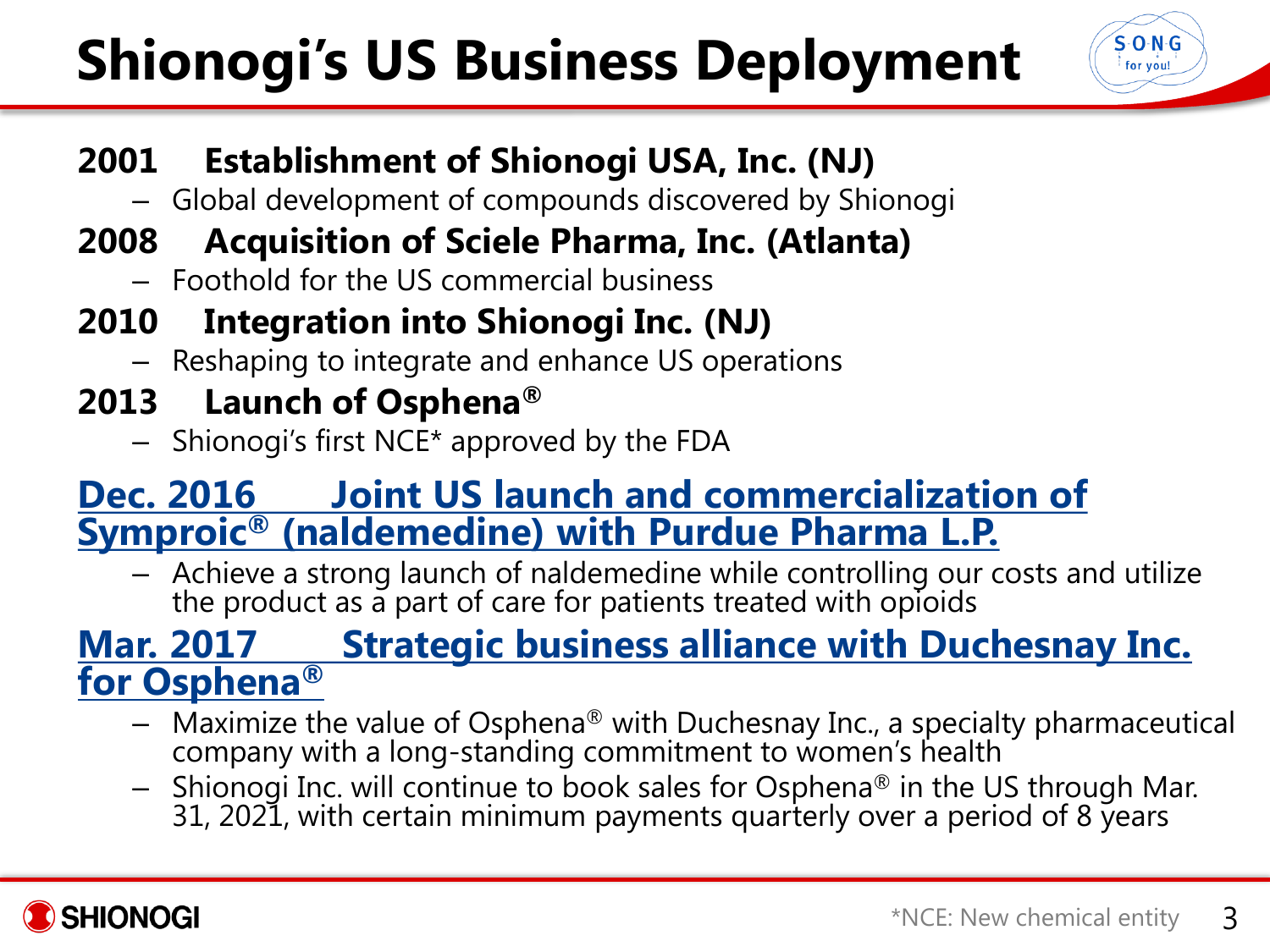# **New Business Partners of Shionogi Inc.**

#### **Purdue Pharma L.P.**

- Headquarters: Connecticut, US (Private company)
- Business: Leader in pioneering research in chronic pain and opioids with abuse-deterrent properties and in the pain treatment market
- Products: OxyContin®, Hysingla®, Butrans®, etc.

### **Duchesnay Inc.**

- Headquarters: Quebec, Canada (Private company)
- Sales areas: US and Canada
- Business: Specialty company focused on Women's Health
- Products: Diclegis<sup>®</sup> (nausea and vomiting in pregnancy), prenatal vitamins, etc.







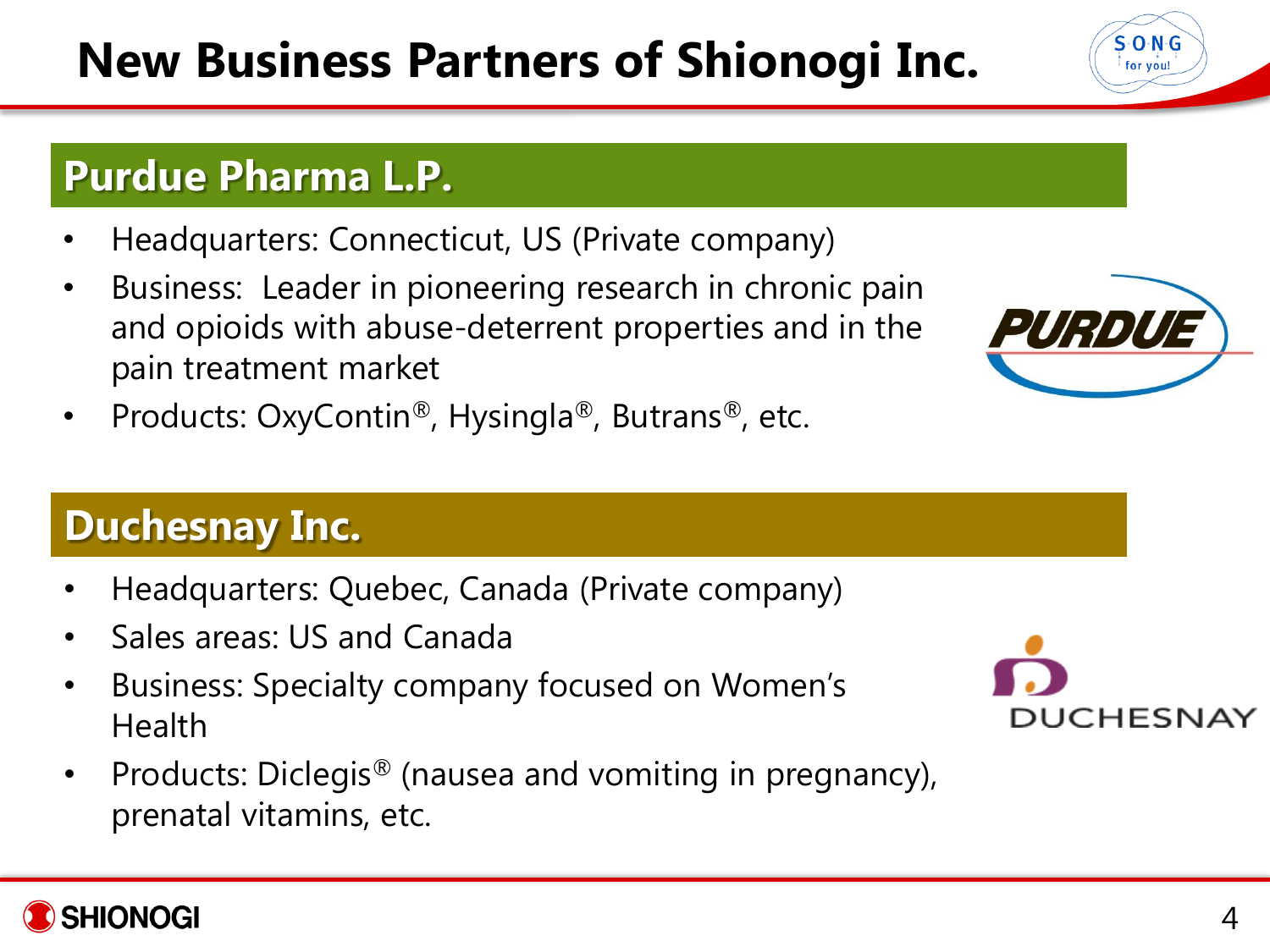- **World-class science at our core**
- **A unique assembly of development, partnering, and commercial skills to create the greatest value from focused investment**
- **An enviably strong and sustained portfolio:**
	- **Entry into pain field with Symproic®, positioned for a strong collaborative launch with Purdue**
	- **Maximize the value of the Osphena® brand with Duchesnay**
	- **Entry into anti-infective field with cefiderocol (S-649266) and S-033188 (co-promotion with Roche)**
	- **Entry into hospital/highly specialized business with cefiderocol, Symproic® and Lusutrombopag**



S-O-N-G for you!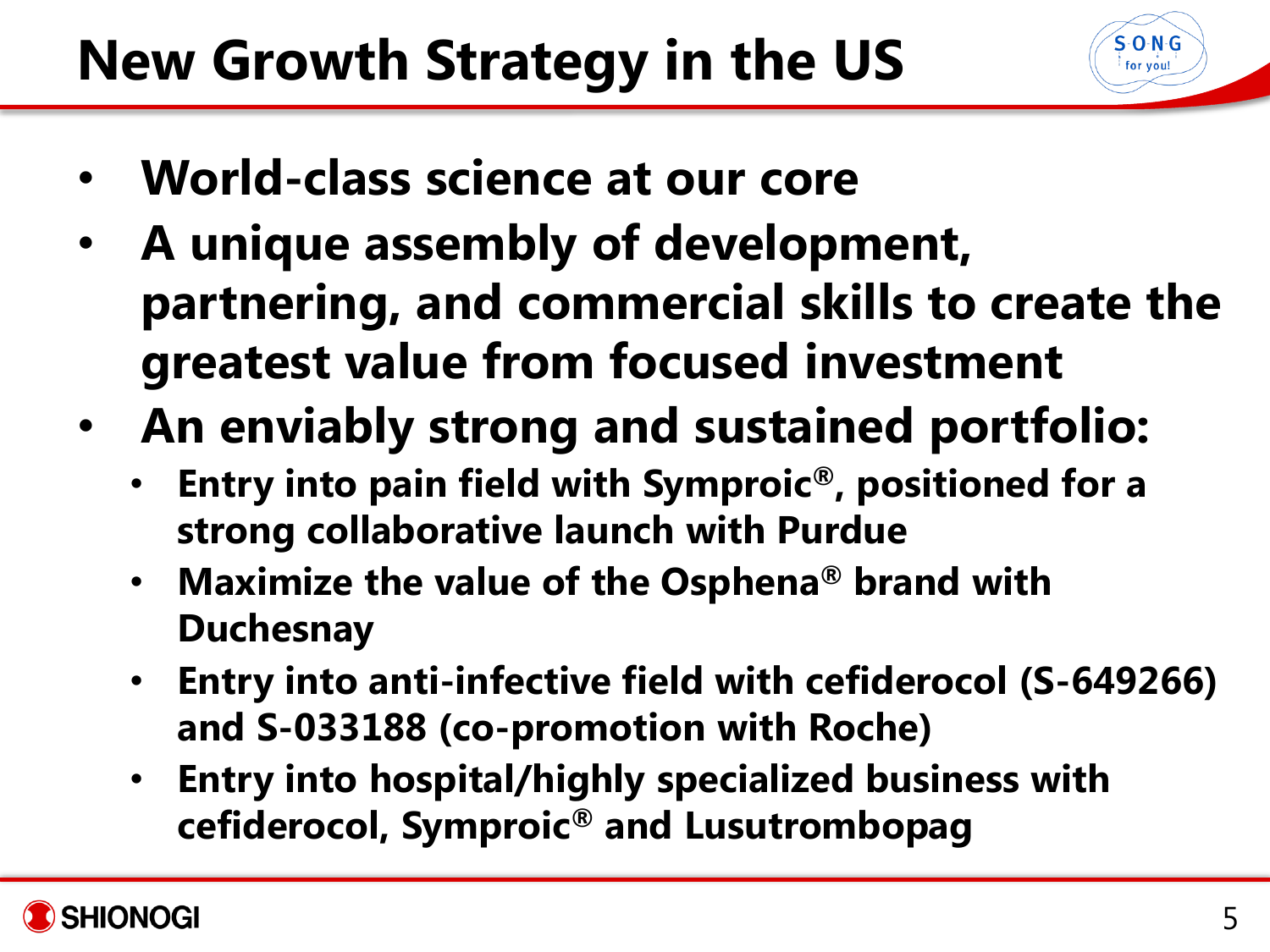# **Global Pipeline (as of Mar. 2017)**

| <b>Preclinical</b>                                       | <b>Phase I</b>       | <b>Phase II</b>                                                                    | <b>Phase III</b>                                                                   | <b>NDA submission</b>                                |
|----------------------------------------------------------|----------------------|------------------------------------------------------------------------------------|------------------------------------------------------------------------------------|------------------------------------------------------|
| <b>Antibody drug</b><br>candidate against<br>pseudomonas | S-117957<br>Insomnia | <b>Cefiderocol</b><br>Multidrug-resistant<br>Gram-negative bacterial<br>infections | S-033188<br>Influenza virus<br>infection                                           | <b>Naldemedine</b><br>Opioid-induced<br>constipation |
| <b>Central</b><br>neuropathic<br>pain                    | S-237648<br>Obesity  | S-120083<br>Inflammatory<br>pain                                                   | <b>Cefiderocol</b><br>Multidrug-resistant<br>Gram-negative bacterial<br>infections |                                                      |
| <b>Obesity</b>                                           |                      | S-707106<br>Type2 diabetes                                                         | Lusutrombopag<br>Thrombocytopenia                                                  |                                                      |
| <b>LCM</b><br>inhalation                                 |                      | S-488210<br>Head and neck<br>squamous cell<br>carcinoma                            | Osphena <sup>®</sup><br>Vaginal dryness<br>associated with<br>postmenopausal VVA   |                                                      |
|                                                          |                      | S-222611<br><b>Malignant tumor</b>                                                 | <b>Core therapeutic</b><br>areas                                                   | <b>Infectious</b><br>diseases<br><b>Pain/CNS</b>     |
|                                                          |                      | S-588410<br><b>Bladder cancer</b>                                                  |                                                                                    | <b>Metabolic</b><br>disorder<br><b>Frontier</b>      |



 $S$ -O-N-G for you!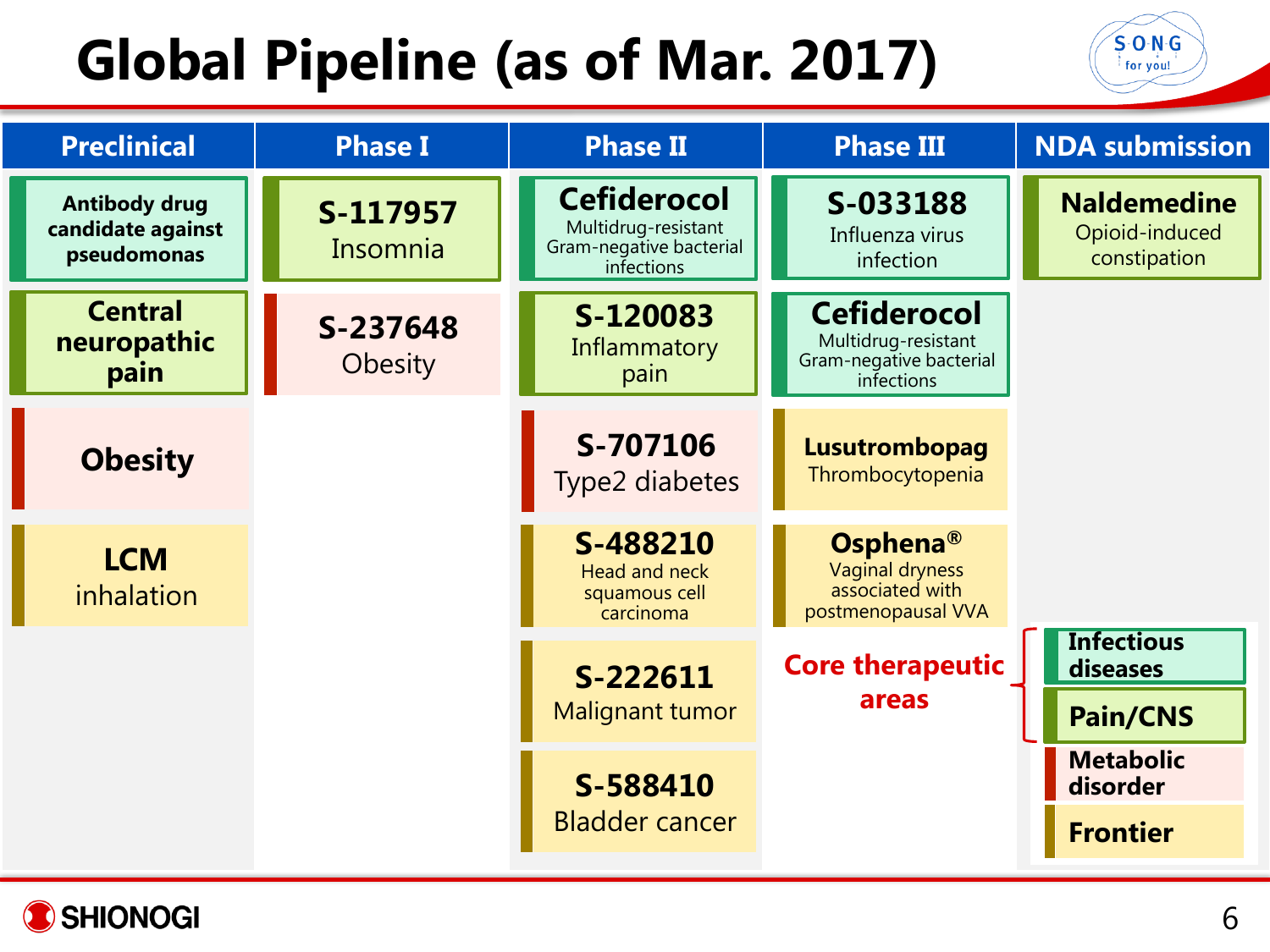#### $S$   $\cdot$   $O$   $\cdot$   $N$   $\cdot$   $G$ for you!

## **FY2017 Business model change**

– Strengthening the business base through strategic alliances with Purdue and Duchesnay

## **FY2018 Breakeven**

– Productive business operation launching Shionogi-discovered products into hospital/highly-specialized markets

# **FY2019 Positive operating income**

– Contributing to the achievement of SGS2020

# **KPIs for SGS2020**

- Sales of new products: 200 B yen •
- Ordinary income: 150 B yen



- ROIC: Over 13.5%
- CCC: 5.5 months
- Original pipeline ratio: Over 50%



- ROE: Over 15%
- DOE: Over 4.0%